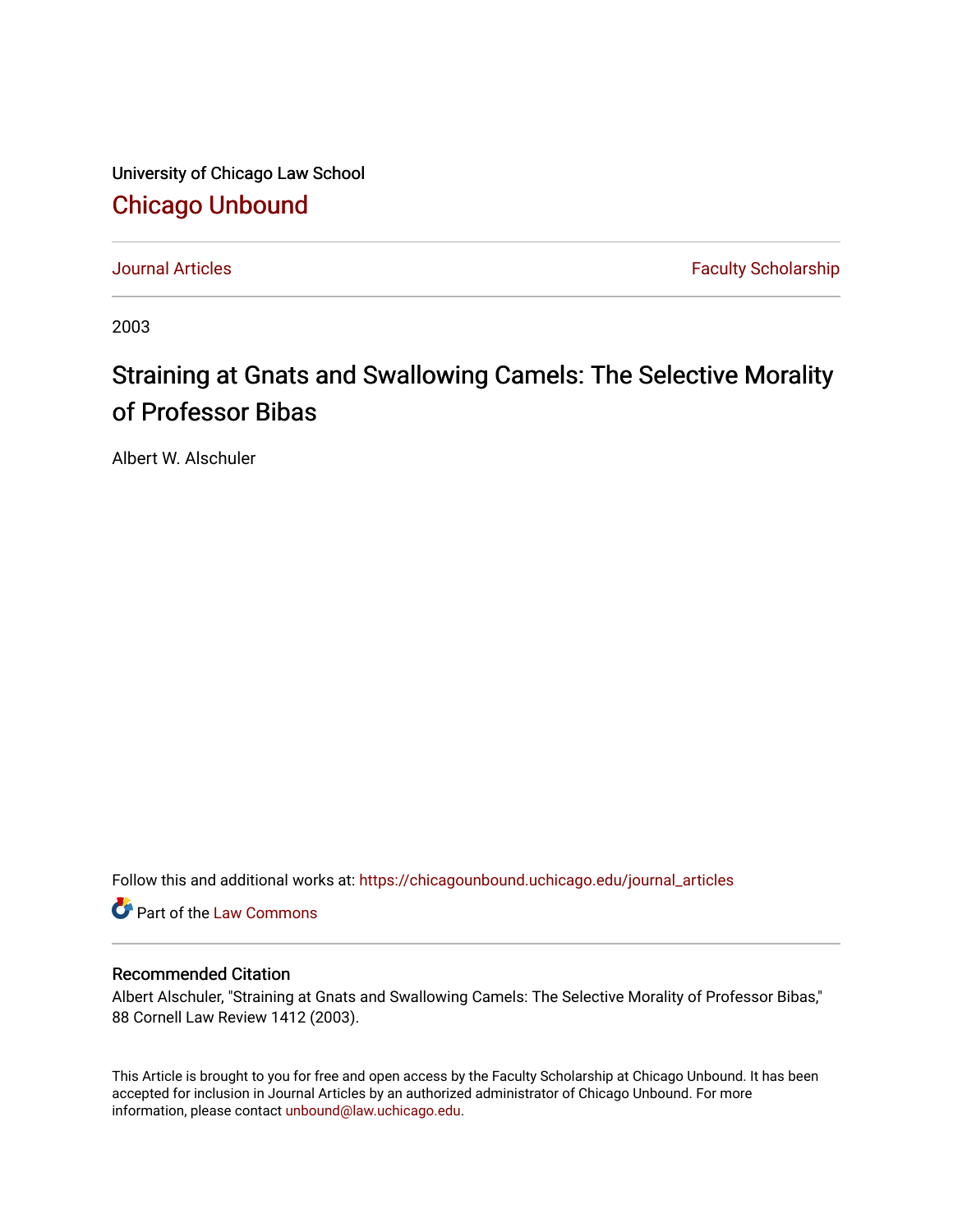# STRAINING AT GNATS AND SWALLOWING CAMELS: THE SELECTIVE MORALITY OF PROFESSOR BIBAS

#### *Albert W Alschulert*

#### **INTRODUCTION**

*Alford* pleas are awful. There could hardly be a clearer violation of due process than sending someone to prison who has neither been found guilty nor admitted his guilt. If anything short of torture can shock your conscience, *Alford* pleas should. A criminal justice system that could make accepting these pleas a lesser evil than rejecting them would have to be atrocious, and ours is. Stephanos Bibas's analysis of *Alford* pleas does not look our criminal justice system squarely in the face. His denunciation of *Alford* and nolo contendere pleas sounds only one horn of a dilemma.

> **I** AN UNHAPPY CHOICE: NONSENSE PLEAS OR COERCED CONFESSIONS

Although Bibas notes that ninety-four percent of the felony convictions in both state and federal courts result from guilty pleas rather than trials,' he barely acknowledges the pressures behind this figure. Prosecutors have many reasons for offering concessions to defendants who plead guilty,<sup>2</sup> but the two they most commonly avow are conserving public resources and eliminating the risk of defeat at trial. Prosecutors routinely engage in both "costs bargaining" and "odds bargaining."3

A prosecutor who engages in odds bargaining may estimate a defendant's chance of acquittal at fifty percent and the probable sen-

1412

t Julius Kreeger Professor of Law and Criminology, University of Chicago Law School. I am grateful to Stephanos Bibas for inviting me to write this commentary. He knew from our correspondence how vigorous my disagreement would be.

**<sup>I</sup>**Stephanos Bibas, *Harmonizing Substantive-Criminal-Law Values and Criminal Procedure: The Case of* Alford *and* Nolo *Contendere Pleas,* 88 CORNELL L. REV. 1361, 1408 n.240 (2003) (reporting that guilty or nolo contendere pleas account for 93.8% of adjudicated federal cases, with acquittals as well as convictions included in the category of adjudicated cases, and for 94% of state felony convictions).

<sup>&</sup>lt;sup>2</sup> Including maintaining comfortable relationships with defense attorneys and going home early. *See* Albert W. Alschuler, *The Prosecutor's Role in Plea Bargaining,* 36 U. CHI. L. REV. 50 (1968).

**<sup>3</sup>**1 owe the terminology to Paul Schectman.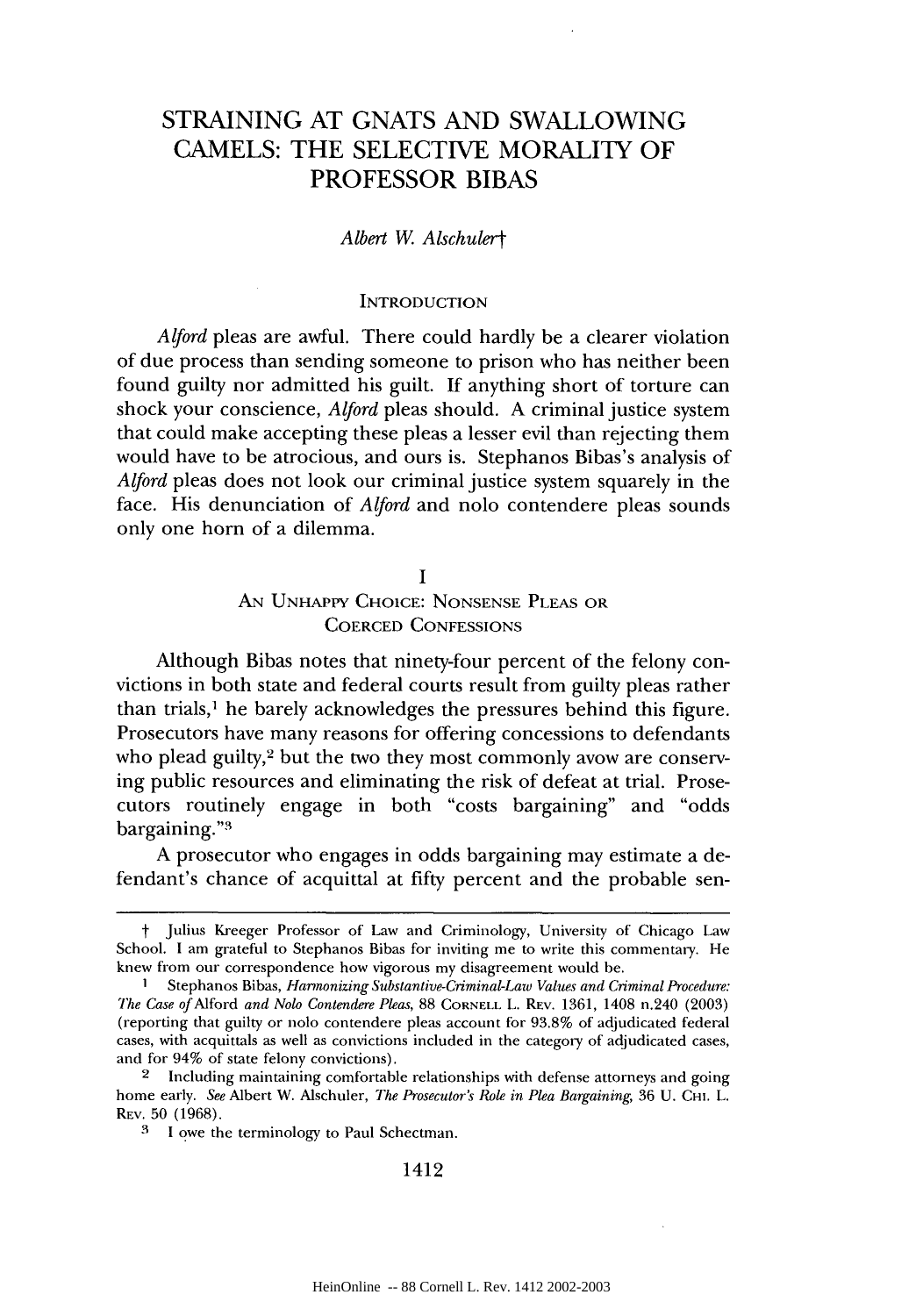tence if he is convicted at trial at ten years. She then may discount the expected sentence by the chance of acquittal and offer a five-year sentence in exchange for a plea of guilty.

The prosecutor's "odds-based" offer, however, would leave the defendant indifferent between pleading guilty or standing trial, and the prosecutor does not want a trial. She engages in costs bargaining as well as odds bargaining. When pressed, she therefore is likely to offer a sentence of less than five years. The prosecutor calculates her offer, not to balance, but to overbalance the defendant's chance of acquittal. The more likely the defendant is to be innocent (or found not guilty-presumably there is some correlation even in the American criminal justice system<sup>4</sup>), the greater the pressure the prosecutor exerts for a guilty plea. Unless the defendant's acquittal at trial is certain, a rational prosecutor ordinarily will make it to his advantage to plead guilty. The defendant, if rational and self-interested himself, ordinarily will accept the prosecutor's offer whether he is guilty or innocent and whatever the strength of the evidence against him.<sup>5</sup> The plea bargaining system effectively substitutes a concept of partial

The model of plea bargaining suggested in text is oversimplified in some respects-but not in ways that bear significantly on the pressure facing defendants:

- 1. The model neglects the fact that the first year of a ten year sentence is likely to have greater disutility for the defendant than the last.
- 2. It also ignores the disutility that flows simply from the fact of conviction.
- 3. It assumes that the defendant is risk neutral.
- 4. It assumes that the defendant and the prosecutor have equal knowledge of the evidence and evaluate it identically. In fact, the prosecutor is likely to have greater knowledge of the strength of her case, and this knowledge may enable her to create the perception that her concessions overbalance the defendant's chance of acquittal when they do not. The defendant typically has greater knowledge of whether he is guilty. Despite its psychological significance, this knowledge probably should not affect him as a "rational" odds bargainer.
- 5. The model treats the prosecutor as the sole source of sentence concessions when a defendant pleads guilty. In fact, a judge or sentencing commission may be as important (or more important).
- 6. The model disregards the personal reasons prosecutors have for seeking guilty pleas—reasons that can lead them to offer greater concessions than rational odds and costs bargaining would justify.

<sup>4</sup> Some prosecutors (but not all) decline to prosecute defendants whose guilt they doubt. *See* Alschuler, *supra* note 2, at 62-63. If a prosecutor's judgment of guilt adequately protected against conviction of the innocent, however, even the small number of trials the American criminal justice system still provides could be eliminated.

In United States v. Ruiz, 536 U.S. 622 (2002), the Supreme Court considered a standard "fast track" plea agreement that federal prosecutors employ in the Southern District of California. This agreement requires defendants to waive their constitutional right to receive some exculpatory evidence but provides that prosecutors will supply "'any [known] information establishing the factual innocence of the defendant.'" *Id.* at 625. The Court declared that this promise and other safeguards would diminish the likelihood that innocent defendants would plead guilty. *See id.* at 631. The Court was apparently unconcerned that prosecutors with information "establishing the factual innocence of the defendant" would merely disclose this information rather than dismiss the case.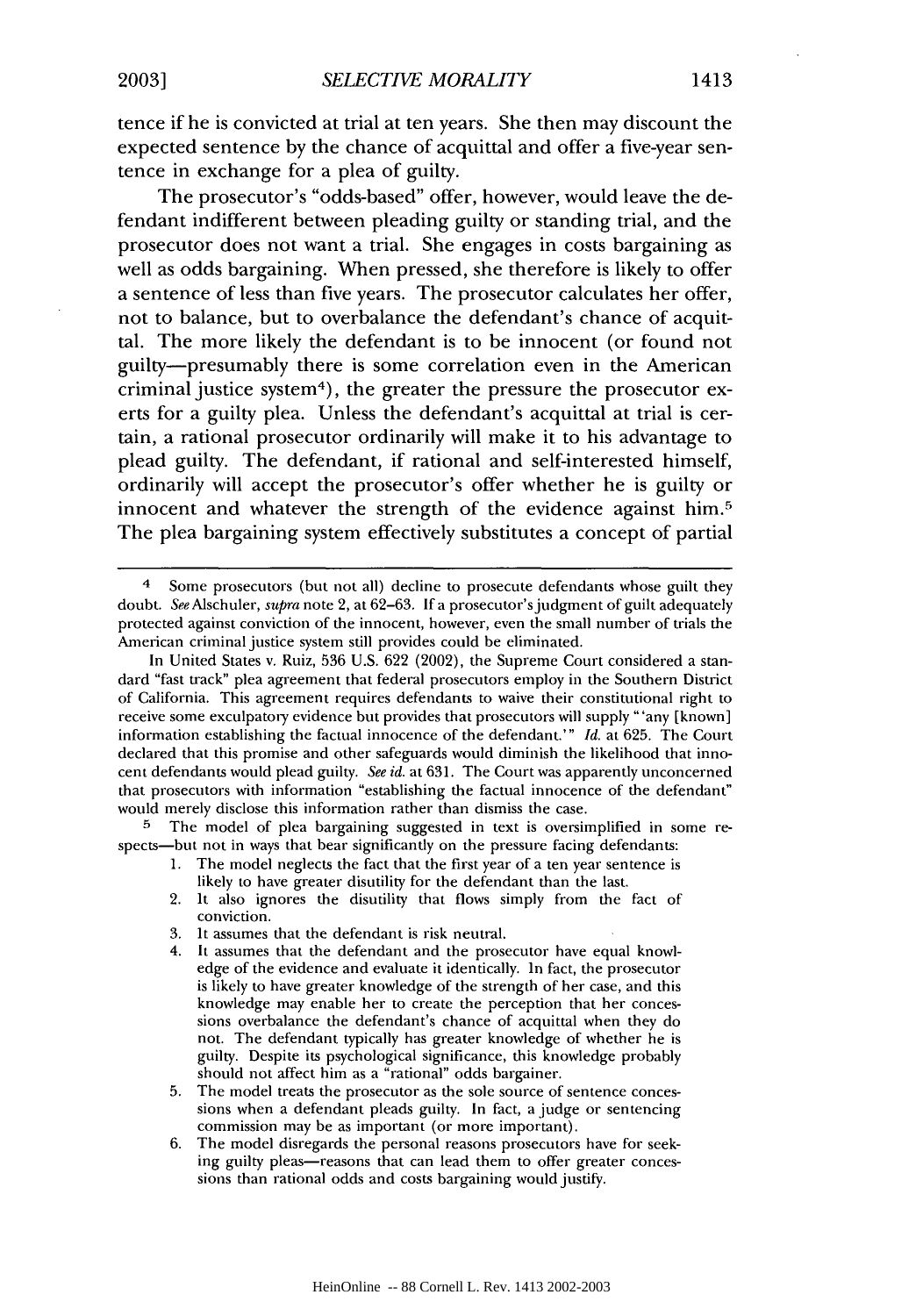guilt for the requirement of proof of guilt beyond a reasonable doubt. It is marvelously designed to secure conviction of the innocent.<sup>6</sup>

In a minor criminal case, a defendant who denies his guilt may plead guilty simply to avoid the "process costs" of trial.7 Bibas apparently has no objection to the entry of a nolo plea by an innocent defendant who decides that a traffic ticket is not worth fighting.8 The common-law plea of nolo contendere, which initially was unavailable in serious cases,<sup>9</sup> apparently was designed for this situation.

Serious criminal cases present the problem of *Alford* and nolo pleas, however, only because our legal system presses defendants hard to plead guilty. Defendants in a noncoercive system-one that did not threaten increased penalties for exercising the right to trialwould have no reason to submit strange pleas of guilty but not guilty.<sup>10</sup> The message of an *Alford* plea is, "I didn't do it, but I want to

8. The model ignores the fact that defense attorneys, even more than prosecutors, have personal and economic reasons to encourage guilty pleas. *See* Albert W. Alschuler, *The Defense Attorney's Role in Plea Bargain*ing, 84 YALE L.J. 1179 (1975) [hereinafter Alschuler, *The Defense Attorney's Role].* When a prosecutor senses that a defense attorney will do some of her work for her, she need not offer the concessions that, as a rational costs and odds bargainer, she otherwise would make available.

9. The model ignores the fact that prosecutors and defense attorneys sometimes do not engage in adversarial bargaining at all. They may instead assume a quasi-judicial role and try to determine an appropriate outcome without regard to the likelihood of either lawyer's success at trial or the expected cost of trial. *See* Alschuler, *supra* note 2, at 54.

Of course the purpose of the model is not to provide precise numerical predictions but only to underline what plea bargaining is about.

*6 See* Albert W. Alschuler, *The Changing Plea Bargaining Debate,* 69 **CAL.** L. REV. 652, 713-16 (1981).

*7 See* Albert W. Alschuler, *inplementing the Criminal Defendant's Right to Trial. Alternatives to the Plea Bargaining System,* 50 U. Ci-i. L. **REV.** 931, 949-56 (1983) (defining "process costs" as costs that defendants incur simply by contesting the charges against them).

- **8** *See* Bibas, *supra* note 1, at 1408 n.239.
- **9** *See id.* at 1371 n.41.

<sup>10</sup> Some proponents of plea bargaining would object to the statement that bargaining threatens defendants with increased penalties for exercising the right to trial. They would prefer to say that this practice promises defendants reduced penalties when they plead guilty. *See, e.g.,* Thomas W. Church, Jr., *In Defense of "Bargain Justice,"* 13 LAw & Soc'v REV. 509, 519-20 (1979); Steven S. Nemerson, *Coercive Sentencing,* 64 MINN. L. REV. 669, 698-99 (1980). Perhaps the concepts of harshness and leniency can be judged against the baseline of a 'just" or "appropriate" sentence rather than in relation to one another, but in a system pervaded by plea bargaining, this baseline is invisible. No one knows what sentences would be imposed in the absence of plea bargaining. Whether current bargaining patterns reward guilty pleas or penalize exercise of the right to trial is therefore anyone's guess. Recall, however, that 94% of all convicted felony defendants plead guilty. *See supra* note 1 and accompanying text. My own guess is that legislators, judges, sentencing commissioners, prosecutors, and the public do not approve sentences for most of these defendants that they regard as unduly lenient and inadequate to accomplish the purposes

<sup>7.</sup> The model also disregards the circumstances that can discourage bargaining in particular cases (for example, media attention to a case or a prosecutor's desire to gain trial experience or to try a case against a noted defense attorney).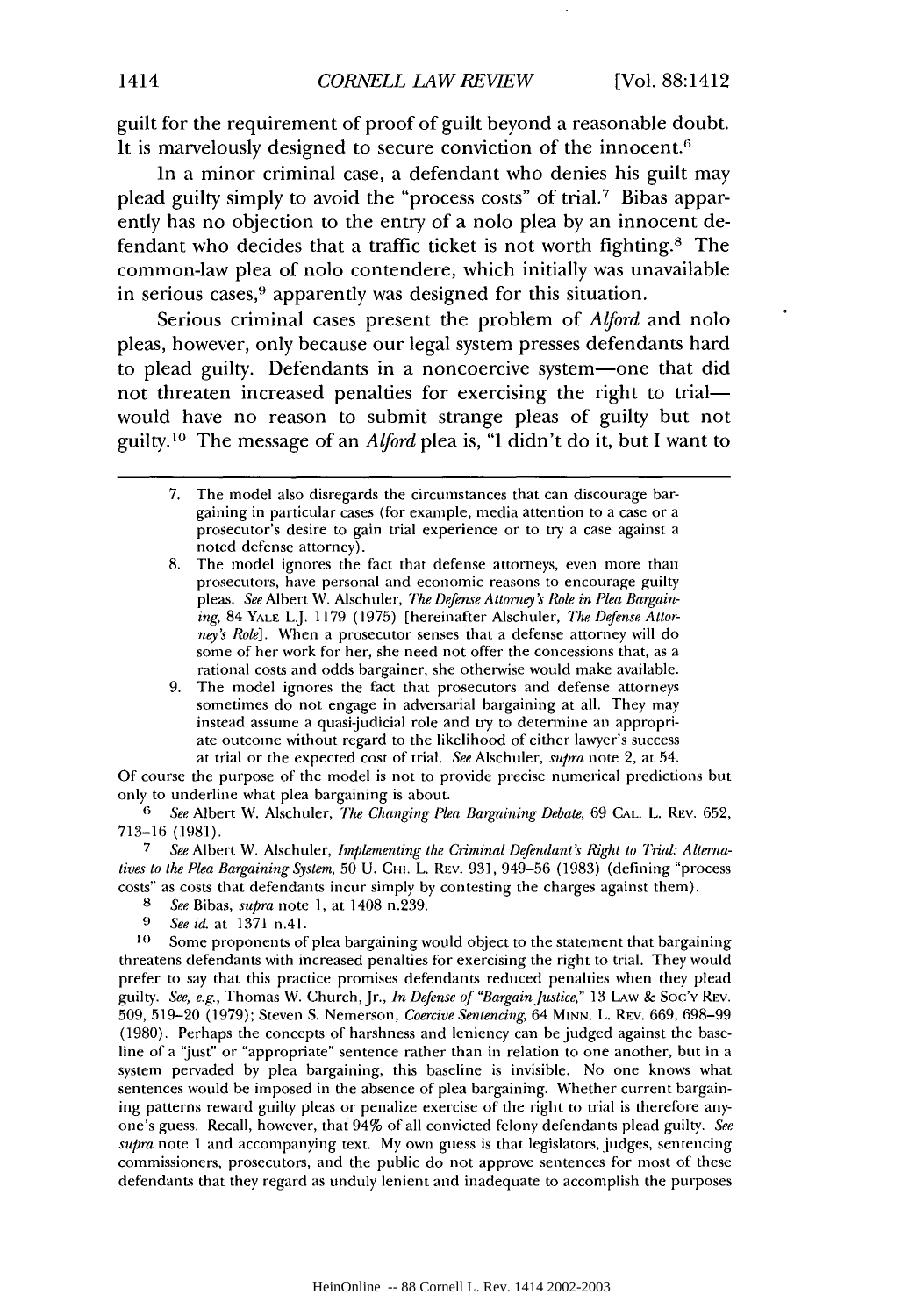take the deal." What makes this plea the least awful option for some defendants is the deal and nothing but the deal.

When a defendant who protests his innocence wants to take the deal, a court must accept his *Alford* plea or reject it. Bibas reveals why accepting the plea is terrible, but rejecting it is worse.

When the court rejects an *Alford* plea, the defendant may persist in his denial. If he does, the court will require him to stand trial. The defendant then will risk the penalty that he sought to avoid and that the prosecutor was willing to let him avoid. In the *Aljbrd* case itself, this penalty was death." Bibas does not maintain that the court should force the defendant to risk this penalty because imposing it might be necessary to vindicate the public interest; the prosecutor's offer has revealed that, in her judgment, it is not. Rather, the court should force the defendant to risk additional years of imprisonment (or even execution) because trial is likely to be therapeutic for him and others, is likely to promote the appearance of justice, and is likely to yield a more accurate verdict than his guilty plea.

Bibas believes that, when a court rejects *Alford* pleas, most defendants will yield to the pressure and retract their denials. ' 2 They will tell the judge (probably without using these exact words), "OK, you sonofabitch, if I have to say I did it to get the deal, I'll say it." Bibas, who has much to say about the horrors of *Alford* pleas, has nothing to say about the horrors of coerced confessions. Indeed, he seems to applaud them.

Bibas analyzes guilty pleas, confessions, and trials under two headings: "Accuracy and Perceived Accuracy" and "Values of the Substantive Criminal Law."<sup>13</sup> He does not provide a comprehensive list of substantive criminal law virtues but does mention honesty, responsibility, breaking through denial mechanisms, admitting wrongdoing, repentance, contrition, atonement, humiliation, denunciation, victim vindication, community condemnation, therapy, reformation, reconciliation, closure, catharsis, and sending moral messages.<sup>14</sup>

#### II

#### BIBAS **ON BARGAINING**

Bibas's initial stance toward plea bargaining is agnostic. He writes, "This Article does not wade into the broader debate over the

of punishment. Public officials and the public seem more likely to approve (albeit unknowingly) "exemplary" sentences for defendants convicted at trial.

**I I** See North Carolina v. Alford, 400 U.S. 25 (1970).

<sup>12</sup> Bibas, supra note **1,** at 1379 (observing that "a majority of defendants who deny guilt at plea hearings eventually admit guilt when the only other option is to go to trial").

<sup>13</sup> See id. Parts III-IV.

<sup>14</sup> See id. Part IV.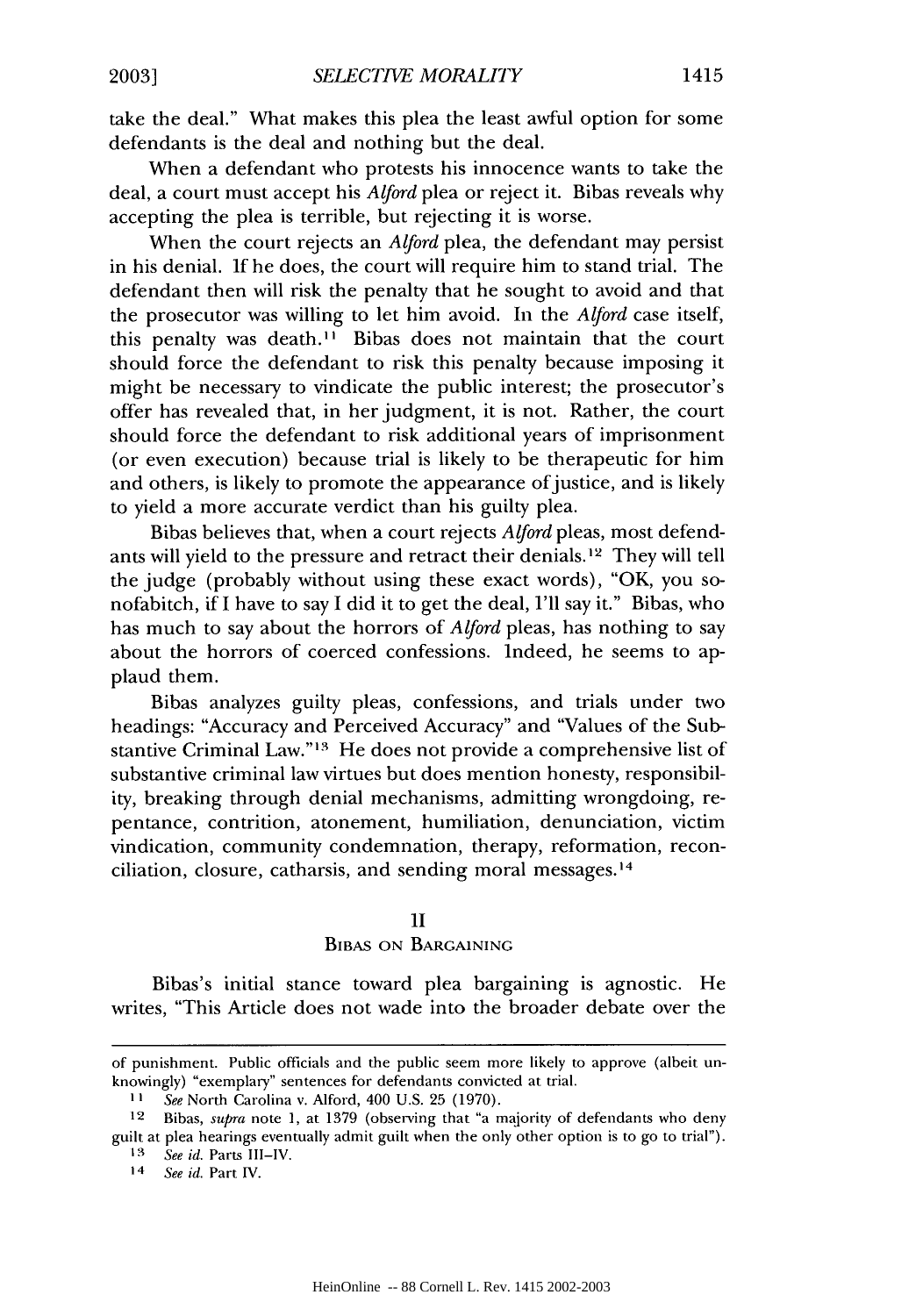desirability of plea bargaining. Instead, it assumes that plea bargaining will persist for the foreseeable future."<sup>15</sup> That plea bargaining is unlikely to disappear, however, is no reason to pretend it isn't there.

Bibas averts his eyes from the dilemmas this practice poses. Decrying *Alford* pleas while ignoring the pressure that produces them puts him more or less in the position of a police captain who declares, "I take no position on whether our department coerces confessions. I scrupulously insist, however, that any confessions we coerce must be abject and complete. We never permit suspects to equivocate or contradict themselves. With us, a coerced confession must be a wholehog *confession." <sup>16</sup>*

When nearly every defendant receives an offer calculated to overbalance his chance of acquittal, the virtues Bibas seeks in the criminal justice system are simply unattainable. In this regime, a guilty plea *cannot* be a guilty plea. Forcing a defendant to declare "OK, I'll say I did it" merely packages his pseudo-plea to look genuine. Bibas performs the astonishing task of preaching virtue to the rest of us with his head buried in the sand.

Bibas does not, however, remain agnostic or buried for long. He writes: "Whatever their other flaws, plea bargains induce guilty defendants to confess and start repenting."<sup>17</sup> His praise for (mildly) coerced confessions then accelerates:

Confessions in open court, even if induced by external pressure, may begin to breach offenders' denial.'8

[T]he ordeal of feigning repentance, even if initially done for the wrong reasons, can sometimes lead to genuine repentance.<sup>19</sup>

By admitting guilt, however insincerely, defendants let down their denial mechanisms, begin the process of reform, and bring closure to the community. $20$ 

[T] hose who want *Alford* and nolo pleas.., are in the deepest denial .... The bigger the struggle, the bigger the defendant's breakthrough when he finally confesses. Indeed, it is a catharsis **....** <sup>21</sup>

[O]ffenders whose psychological barriers impede confession, to others or even to themselves, are the primary users of *Alford* and nolo pleas. They are also... those who most need to come clean. <sup>22</sup>

22 *Id.* at 1399.

*<sup>15</sup> Id.* at 1362-63.

**<sup>16</sup>** The captain might add, "Allowing equivocal confessions would undercut the values of the substantive criminal law and lead the public to doubt the guilt of the people whose confessions we possibly coerce."

**<sup>17</sup>** Bibas, supra note **1,** at 1400.

**<sup>18</sup>** *Id.* at 1397.

**<sup>19</sup>** *Id.*

**<sup>20</sup>** *Id.* at 1400.

**<sup>21</sup>** *Id.*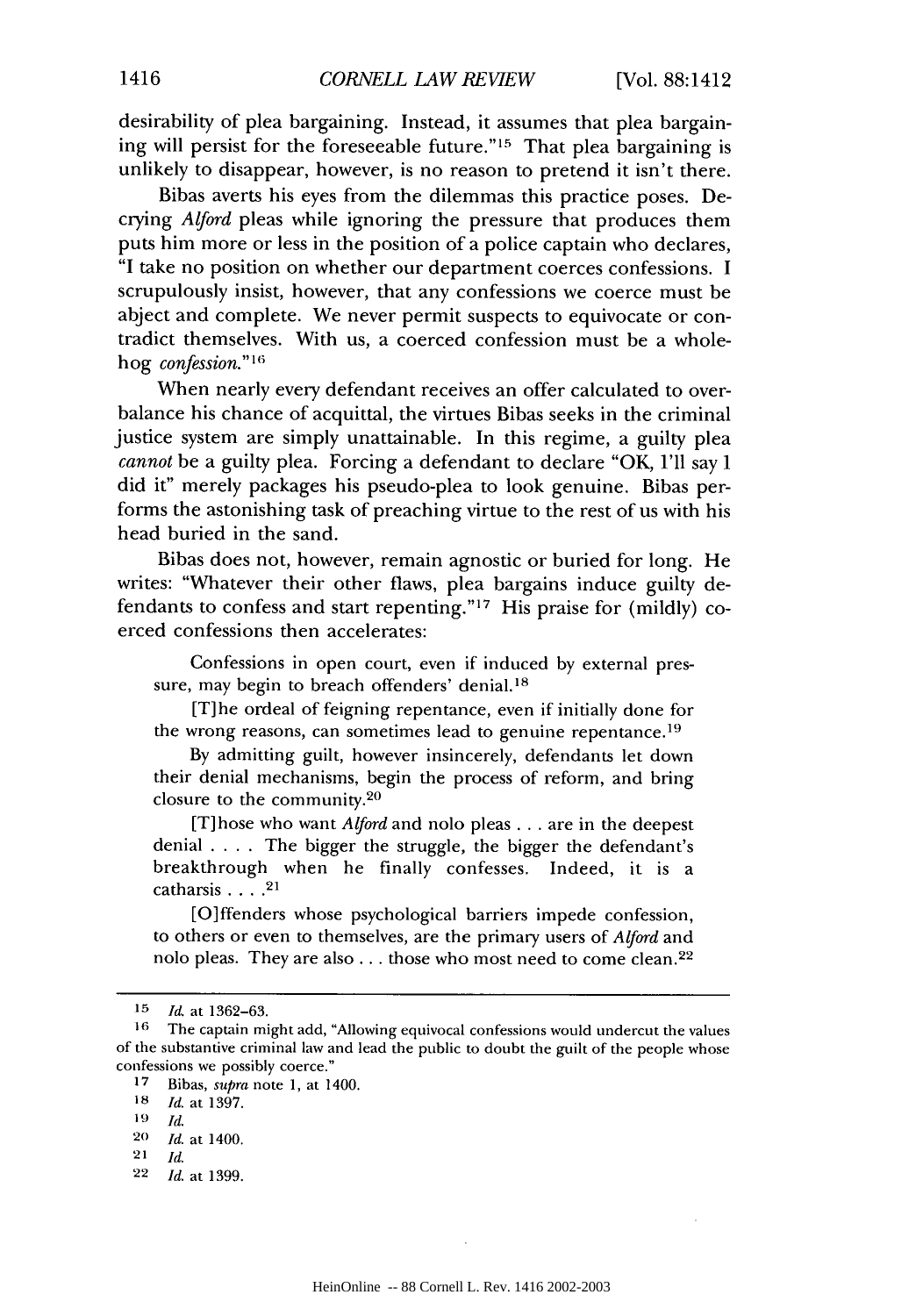One suspects that, like Dr. Strangelove, Bibas has learned to stop worrying and love the bomb.23

#### III

### **ACCURACY AND** PERCEIVED **ACCURACY**

When a court's rejection of *Alford* pleas leads to an increase in the number of trials, I agree with Bibas that this practice is likely to yield more accurate judgments of guilt and innocence. Trial verdicts are more reliable than bargained guilty pleas—especially pleas coupled with protestations of innocence. Bibas concludes, however, that prohibiting *Alford* pleas would not greatly increase the number of trials.24 In his view, it would lead more often to admissions of guilt.

One could not have much confidence in the truth of these admissions—especially when they were preceded by protestations of innocence and induced by threats of punishment. In 1783, the Court of King's Bench declared, "[A] confession forced from the mind by the flattery of hope, or by the torture of fear, comes in so questionable a shape **...** that no credit ought to be given to it."25 America's reversal of this position reflects neither psychological insight nor moral progress.

Bibas and the lawyers he interviewed believe that a substantial majority of the defendants who submit *Alford* pleas are guilty.26 They probably are. When plea bargaining and the rejection of *Alford* pleas prompt defendants to admit their guilt, most of their confessions are probably accurate, just as most of their earlier denials were false. Forcing all defendants who submit *Alford* pleas to confess at gunpoint or entering automatic guilty pleas on their behalf would similarly improve the accuracy of the "typical" defendant's statement. Aggregate accuracy of this sort belongs in *Alice in Wonderland.* The argument that coerced confessions can make a criminal justice system more accurate belongs in wonderland too. Despite his Kantian talk about justice in the individual case, Bibas sometimes seems to play for the average and to consider only "typical" defendants.

Bibas focuses less on accuracy than on "public perceptions of the justice system." He declares:

Public confidence and faith in the justice system are essential to the law's democratic legitimacy, moral force, and popular obedience. When citizens learn that defendants are pleading and being punished while refusing to admit guilt and even protesting their inno-

**<sup>23</sup> DR. STRANGELOVE, OR,** How I LEARNED **TO STOP** WORRYING **AND LOVE THE** BOMB (Hawk Films Ltd. 1963).

<sup>24</sup> *Id.* at 1382-83 n.105.

**<sup>25</sup>** The King v. Warickshall, **I** Leach 263, 263-64, 168 Eng. Rep. 234, 235 (K.B. 1783).

**<sup>26</sup>** See Bibas, supra note 1, at 1380.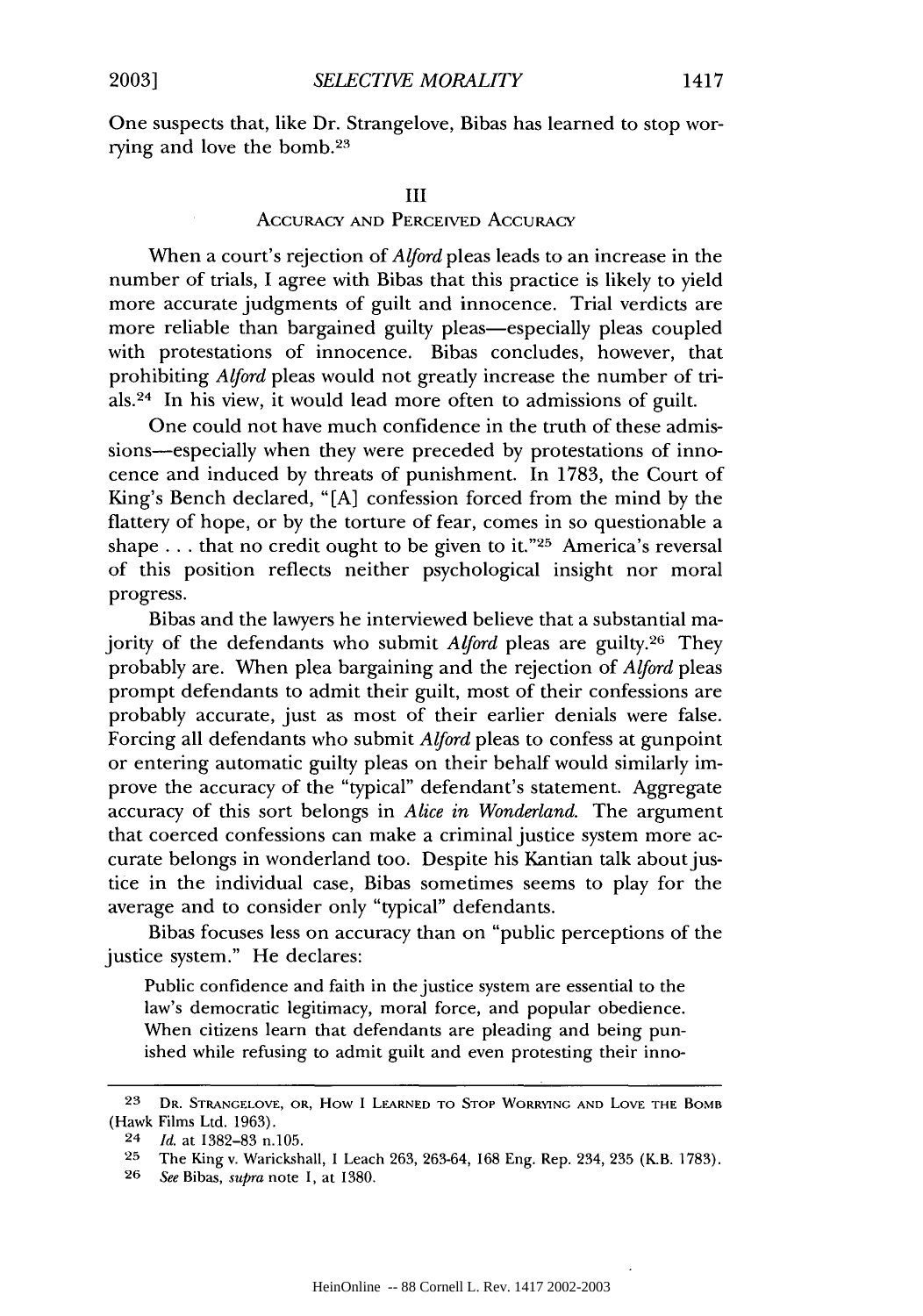cence, they may well suspect coercion and injustice. They also may conclude that our system does not care enough about separating guilty from innocent defendants.<sup>27</sup>

*Alford* pleas should do more than cause citizens to suspect coercion and injustice. For a citizen whose eyes are open, they should make the coercion and injustice too obvious to deny. Moreover, when a legal system does not care much about separating the guilty from the innocent, the public ought to know it.

Bibas notes that "only one-third of the American public expresses confidence in the criminal justice system and **...** two-thirds think plea bargaining is a problem."<sup>28</sup> He proposes to resolve this difficulty, not by reducing the pressure on defendants to admit their guilt, but by increasing it. Forced confession, in his view, can be cosmetic, and he evidently sees no need to correct the problems the public perceives in plea bargaining. When Bibas declares, "The justice system should forestall cynicism by forbidding practices that openly promote injustice or public doubts about guilt,"<sup>29</sup> he refers to *Alford* pleas, not the pressures of the plea-bargaining system.

Bibas says that an article of mine "hint[ed] at a revolutionary goal of fomenting the overthrow of plea bargaining by exposing its internal contradictions."<sup>30</sup> He replies, "Allowing *Alford* and nolo pleas . . . will more likely maintain the status quo and cause growing public cynicism about the entire system."<sup>31</sup> The implication of this statement seems to be that, as long as fundamental reform is unattainable, the blemishes and internal contradictions of a flawed legal system should be masked. Bibas writes, "Though many plea bargains are less than honest in describing charges and less than complete in vindicating justice, at least they do not proclaim this dishonesty or inconsistency openly." 32 He apparently prefers the covert subordination of core values to their open subordination.

Bibas's remarks have a different tone when he speaks, not of the criminal justice system, but of criminal defendants. He repeatedly proclaims that, for defendants, "honesty and responsibility for one's actions" are "basic moral norms."33 He objects to *Alford* and nolo pleas on the ground that they undermine moral norms by "allow[ing] guilty defendants to avoid accepting responsibility for their wrongs. '34

**<sup>27</sup>** *Id.* at 1387 (footnotes omitted).

**<sup>28</sup> 1,.**

**<sup>29</sup> Id.**

<sup>30</sup> *Id.* at 1386 n.126 (citing Alschuler, *The Defense Attorney's Role, supra* note 5, at 1298).

**<sup>3&#</sup>x27;1** *Id.*

**<sup>32</sup>** *Id.* at 1403 n.215.

**<sup>3 -3</sup>** *id.* at 1390, 1384.

<sup>34</sup> *Id.* at 1363.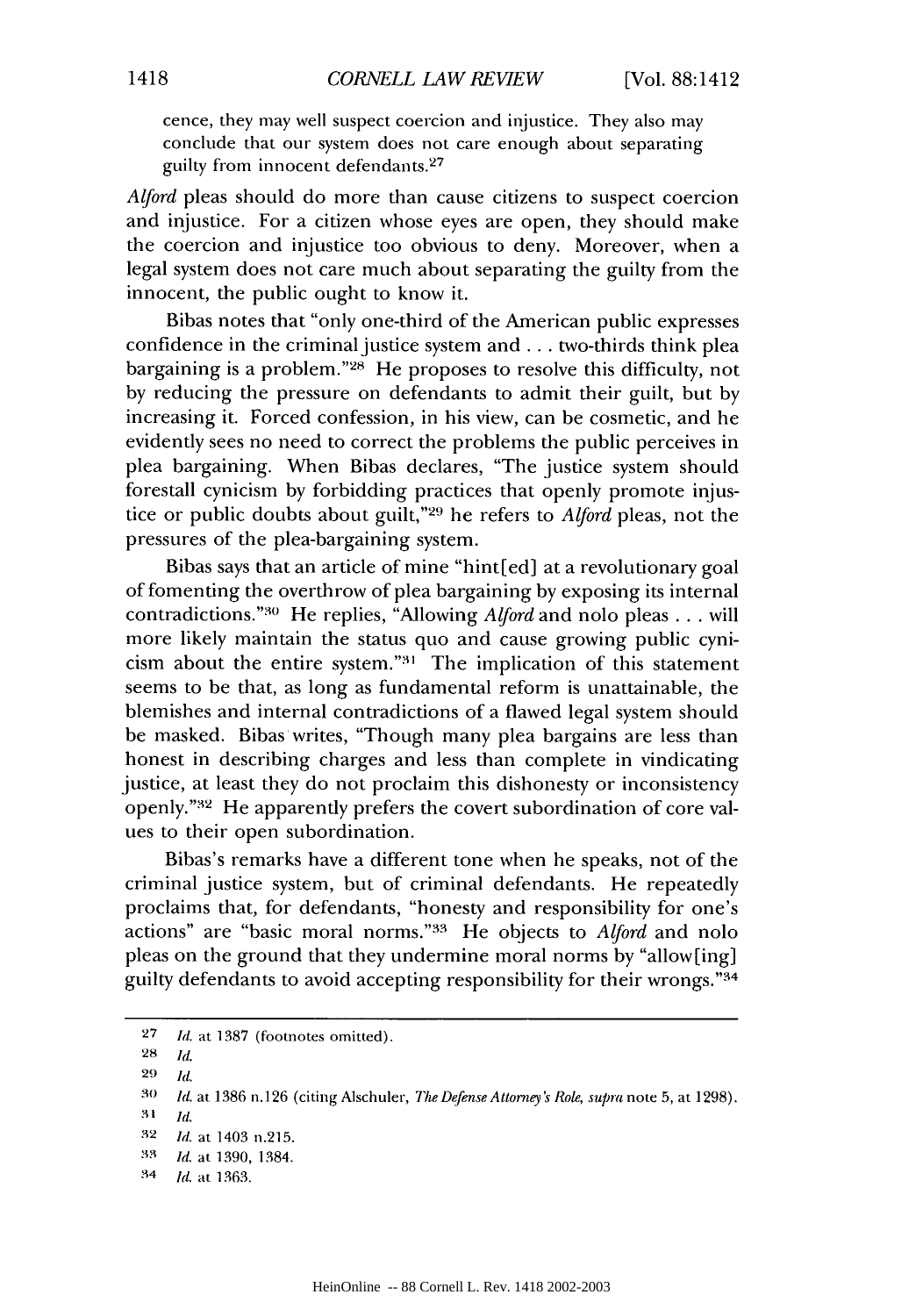In Bibas's moral world, honesty is evidently more important for defendants than for the government. Defendants may not dodge responsibility for their wrongs, but the government may. Defendants may not package their guilty pleas in disingenuous ways to save face. Rather, the government may package their guilty pleas in disingenuous ways to save face. Defendants who plead guilty may not imply that they have been coerced (even when they might have been) or that they are innocent (even when they might be). The government, however, may promote the appearance of justice (even when this appearance may be false).

Bibas would extend the duties of defendants beyond the courtroom. Requiring them to enter unqualified pleas of guilty would be unlikely to accomplish his objectives when these defendants could leave the courtroom to announce their innocence to the world. Bibas applauds the action of Judge Larry Paul Fidler who, in the case of Sara Jane Olson (Kathleen Soliah), responded to a post-plea declaration of innocence by returning the defendant to court and asking whether she wished to withdraw her guilty plea (not her *Alford* plea). The defendant declined the judge's offer and once more acknowledged her guilt.

Later, however, the defendant renewed her claim of innocence and sought to accept the judge's proposal. "I cannot plead guilty when I know I am not," she wrote. "Cowardice prevented me from doing what I knew I should.... I am not second-guessing my decision as much as I have found the courage to take what I know is the honest course." <sup>35</sup> Judge Fidler, however, told the defendant that she no longer had the option of pleading not guilty.

The defendant hedged again at the sentencing hearing that Bibas portrays as a moment of cathartic breakthrough. According to the *New York Times,* "Ms. Olson offered a vague apology, saying 'I am truly sorry' for hurting people. But she insisted that she had not actually helped make or plant the bombs, which failed to detonate. 'I thought I was doing good deeds, saving lives,' she said of the assistance she has admitted providing to members of the Symbionese Liberation Army."<sup>36</sup>

One wonders whether Bibas would return a defendant to court and threaten him with increased punishment if he made and refused to recant an out-of-court declaration of his innocence ten years after pleading guilty. Bibas might want a guilty plea to work a lifetime estoppel so that no mixed moral message could reach the public, but at

**<sup>35</sup>**James Sterngold, *Waffling Again: 70's Radical Acts to Change Guilty Plea,* N.Y. TIMES, Nov. 15, 2001, at A20.

**<sup>36</sup>** James Sterngold, *70's Radical Is Sentenced, Then Arraigned in New Case,* N.Y. TIM.S, Jan. 19, 2002, at **A10.**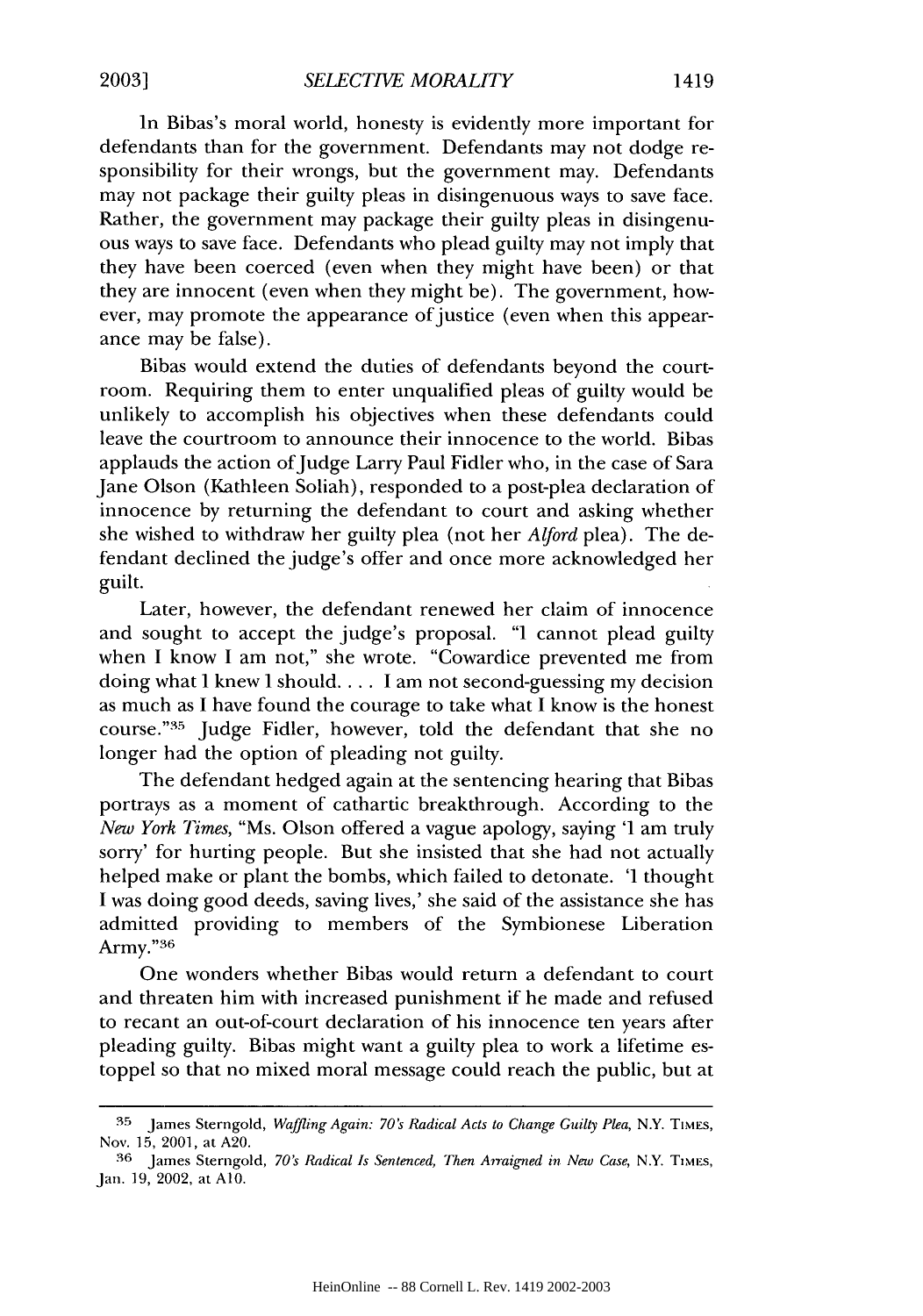some point, suppressing out-of-court declarations of innocence probably would violate the constitutional guarantee of free speech.<sup>37</sup>

Judges once asked defendants who submitted guilty pleas, "Are you pleading guilty because you are guilty and for no other reason?" These judges understood that the defendants' pleas were the product of bargains, but they refused to allow defendants to plead guilty unless the defendants answered yes. The judges might have believed that their courtroom ceremonies promoted the appearance of justice. In fact, they promoted cynicism. Bibas comes close to restoring the first part of the judges' traditional question.

#### IV

#### THE VALUES OF THE SUBSTANTIVE CRIMINAL LAW

When Bibas says that the use of "external pressure" to induce defendants to confess can place them on the road to repentance,<sup>38</sup> that "[a] dmitting one's wrongdoing is the first step toward moving beyond it,"<sup>39</sup> that "even feigned or induced repentance may teach lessons to some offenders,"<sup>40</sup> that pretended repentance also can "bring closure to a community,"4' and that defendants who are in "the deepest denial" are "those who most need to come clean,"<sup>42</sup> I shudder. The inauspicious history of the use of external pressure to correct erroneous thinking runs from the Inquisition and before through the Chinese Cultural Revolution and beyond.43 Like O'Brien, the dictator of George Orwell's *1984,* Bibas apparently has few qualms about "tearing human minds to pieces and putting them together again in new shapes."44

One wonders how much "external pressure" Bibas would approve. He certainly would not favor setting a defendant on the road to repentance by shooting him in the foot and twisting the wound. I am confident that he would oppose even the use of light whipping to

**<sup>37</sup>** If a defendant in the world of Professor Bibas wanted to take the deal and still protest his innocence, he might wait until the judge had imposed a sentence and then say what he wanted to say. When the defendant had left the courtroom for the last time, the judge would be very unlikely to threaten rescission of the bargain because the defendant had refised to follow the assigned script.

**<sup>38</sup>** Bibas, *supra* note 1, at 1397.

**<sup>39</sup>** *Id.* at 1395.

**<sup>40</sup>** *Id.* at 1399.

<sup>41</sup>*Id.* at 1400.

<sup>42</sup> *Id.* at 1399.

<sup>43</sup> For discussion of the unhappy history of therapeutic jurisprudence in our own criminal justice system, see Albert W. Alschuler, *The Changing Purposes of Criminal Punishment: A Retrospective on the Past Century and Some Thoughts About the Next, 70 U. CHI. L. REV. 1* (2003); Morris B. Hoffman, *Therapeutic Jurisprudence, Neo-Rehabilitationism, and Judicial Collectivism: The Least Dangerous Branch Becomes Most Dangerous,* 29 FORDIAM URn. L.J. 2063 (2002).

<sup>44</sup> **GEORGE** ORWELL, 1984, at 220 (1949).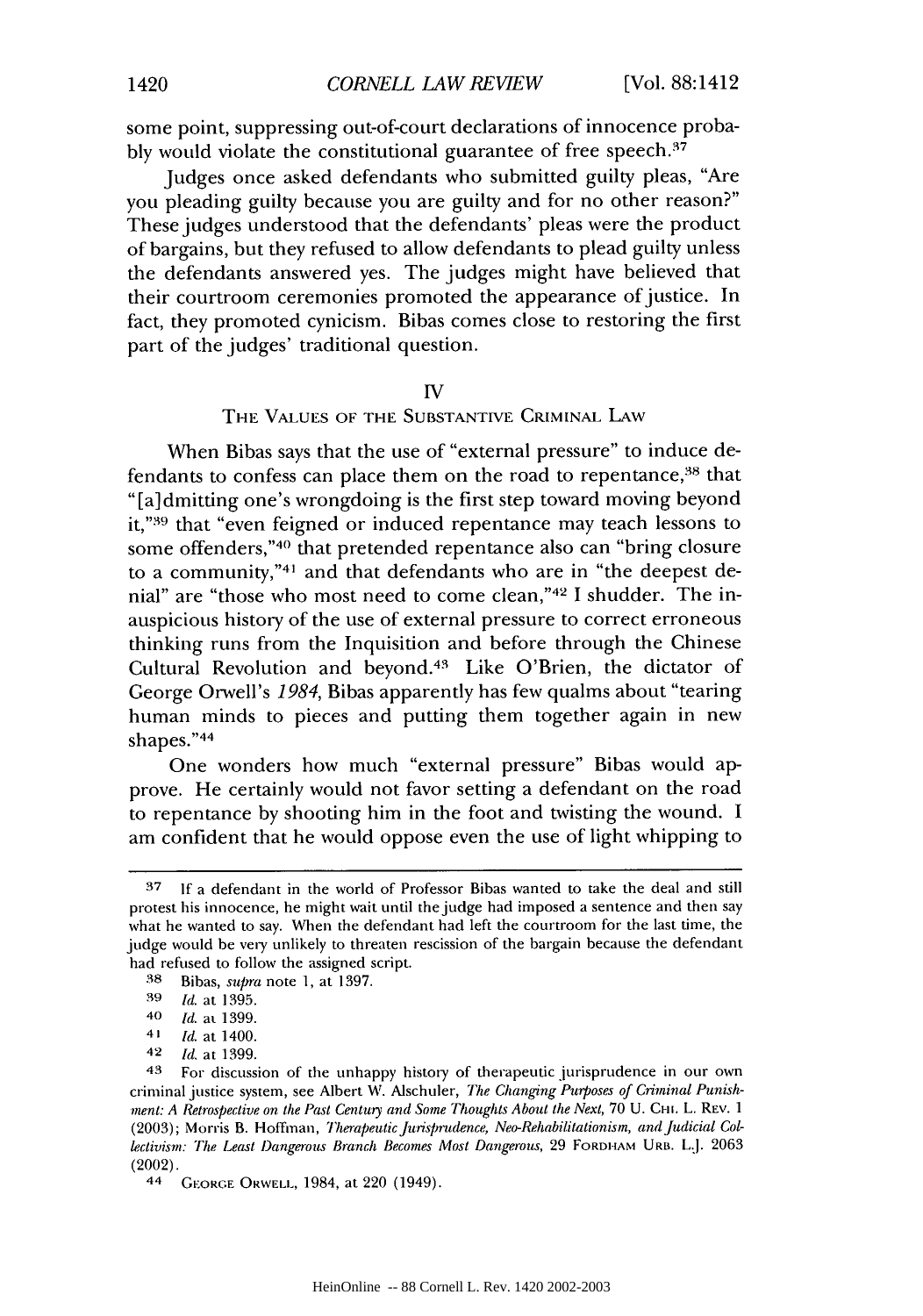break down a defendant's denial mechanisms. Recognizing the need for limits, however, would require Bibas to explain how (and how much) a threat of additional imprisonment differs from a threat of brutality. 45 He also should consider what limits, if any, he would place on his subordination of procedural to substantive values.

Bibas disregards basic procedural distinctions-most notably, the distinction between people who have been found guilty of a crime and people who have not. If the time for shattering pride ever comes, it comes only after a determination of guilt. Before employing toughlove confrontation of the sort Bibas approves, a legal system ought to figure out whether the defendant did it.

Bibas sees no need to await a verdict before advancing the values of atonement, humiliation, denunciation, victim vindication, community condemnation, therapy, reformation, reconciliation, closure, catharsis, and sending a moral message. Even if coercion to virtue were as appropriate as he contends, compulsion to incriminate oneself would not be. Bibas merges the two things together. His quarrel with the framers of the Fifth Amendment privilege against self-incrimination runs deep.<sup>46</sup>

Some defendants are guilty and know it; others are guilty and do not know it; and still others are not guilty at all. Pressing even the defendants who recognize their guilt to confess might generate resentment more often than it would prompt catharsis and repentance.

Bibas probably would not endorse the view of some champions of plea bargaining that the settlement of criminal cases is comparable to the settlement of civil cases. Civil settlements without admissions of wrongdoing are common, but Bibas could appropriately argue that substantive criminal law values make *Alford* pleas more troubling than civil settlements accompanied by denials of liability. *See* Alschuler, *supra* note 6, at 704-07.

46 *See* Albert W. Alschuler, *A Peculiar Privilege in Historical Perspective: The Right to Remain Silent,* 94 MICH. L. REV. 2625, 2651 & n.96 (1996).

<sup>45</sup> One could say that threatening increased punishment differs from threatening physical brutality simply because the Supreme Court has said that it does for more than 30 years. *See* Brady v. United States, 397 U.S. 742, 755 (1970) (holding that "a plea of guilty is not invalid merely because entered to avoid the possibility of a death penalty"). Bibas, however, is not the sort of scholar to press a juridical fiction as far as it will go. The issue he considers could be described as whether defendants who have been pressed to declare their "legal" guilt (by submitting pleas of guilty) should also be pressed to declare their "factual" guilt. This issue is not res judicata. To be sure, threatening lawful punishment does differ from threatening unlawful violence, but in constitutional law, contract law, and the law of extortion, courts have abandoned the distinction between "lawful" and "unlawful" threats and have recognized the coerciveness of threats of lawful action. *See* Albert W. Alschuler, *The Supreme Court, the Defense Attorney, and the Guilty Plea,* 47 U. COLO. L. REV. 1, 58-70 (1975). Indeed, the historical standard for judging the voluntariness of confessions did not distinguish between threats of unlawful action and promises to mitigate lawful punishment. *Compare* Bram v. United States, 168 U.S. 532, 542-43 (1897) (declaring that an admissible confession must be "'free and voluntary: that is, must not be extracted by any sort of threats or violence, nor obtained by any direct or implied promises, however slight'") (citation omitted), *with* Arizona v. Fulminate, 499 U.S. 279, 285 (1991) (declaring that *Bram* "does not state the standard for determining the voluntariness of a confession").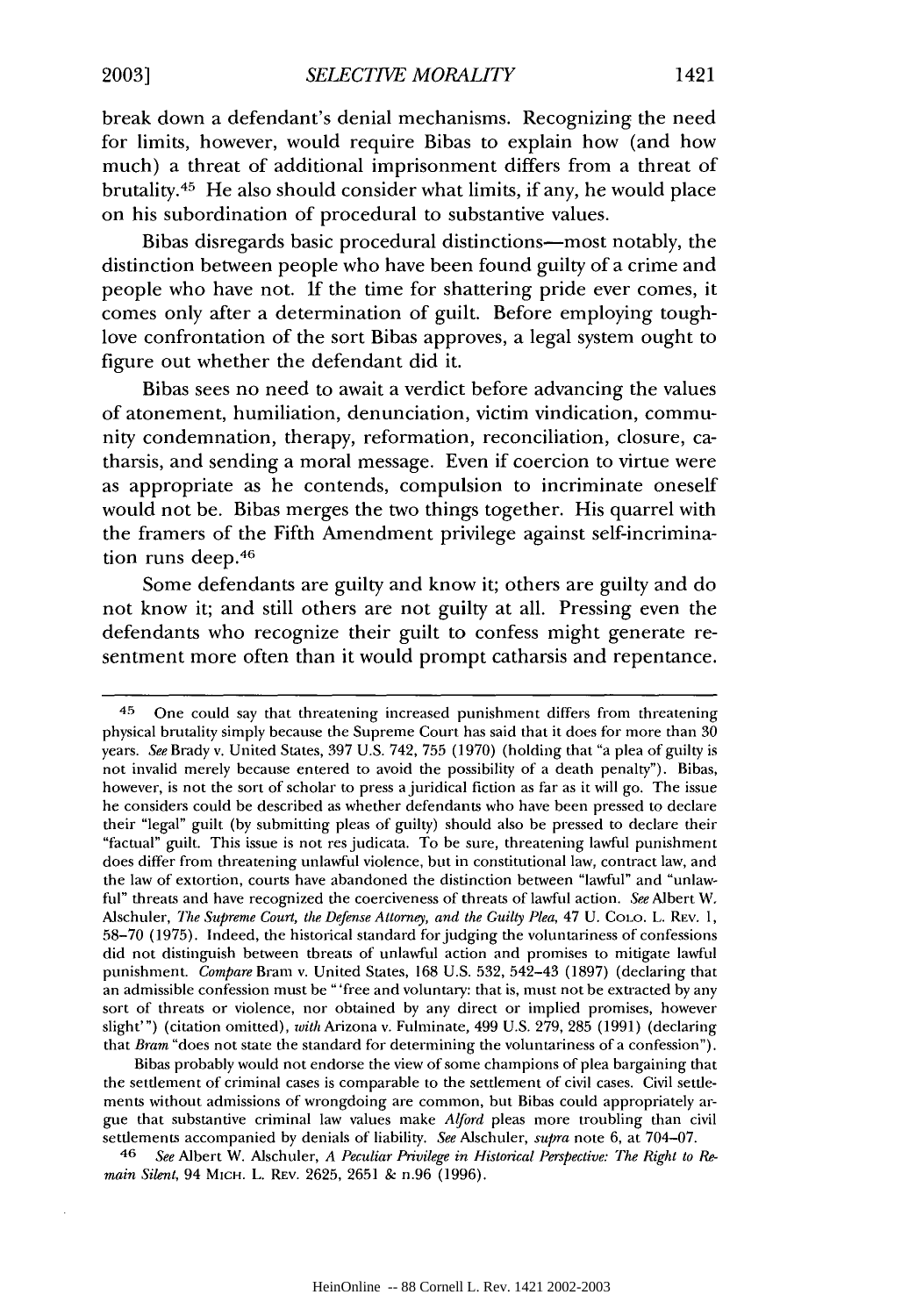When guilty defendants are in denial and truly believe themselves innocent, moreover, pressing them to offer confessions that they regard as untrue would be even less likely to lead to their salvation. Pressing innocent defendants to confess would generate only a sense of victimization and of the cruelty and hypocrisy of our legal system.

Bibas does not deny that plea bargaining can make it advantageous for innocent defendants to plead guilty. No knowledgeable observer could. Defense attorneys have reported advising defendants to plead guilty although the attorneys themselves had no doubt of their innocence. 47 Imagine a defendant who concludes: "The jury is unlikely to believe me; I have a record. In fact, when that sweet, middleclass victim identified me at the preliminary hearing, I would have believed her myself if I hadn't known better. My lawyer tells me that I am facing ten years if convicted at trial and six months or possibly even probation if I take the deal." Demanding a confession from this innocent defendant before he could take the deal would confront him with an excruciating choice. It would not teach him an uplifting lesson.

Bibas proposes to enlist the defendant's lawyer as well as the prosecutor and judge in his therapeutic army. Although lawyers today "exacerbate the problem by failing to challenge their clients' denials,"48 they could play a "constructive role **...** in educating and transforming clients' misperceptions and short-term desires. '49 Lawyers should "provide moral as well as legal counsel, advising clients that it is right to admit their crime, apologize to victims, and move forward."<sup>50</sup>

Not every defendant who declares his innocence, however, is delusional or deceptive. When defendants are innocent, Bibas apparently expects their lawyers to encourage them to persevere and win acquittals.<sup>51</sup> Deciding whether to challenge a client's denials and transform his misperceptions or to encourage him to assert his innocence might be difficult. To carry out her responsibilities in the world of Bibas, a lawyer would need to determine whether her client's denials were true. She could assume the role of a therapist only after taking the role of a judge.

A lawyer's duty in a plea bargaining system is often to confront her client forcefully with the strength of the evidence against him. Some lawyers report that they go "almost to the point of coercion" to obtain their clients' confessions, and some describe conferences with

<sup>47</sup> *See* Alschuler, *The Defense Attorney's Role, supra* note 5, at 1280-81, 1296, 1311.

<sup>48</sup> Bibas, *supra* note 1, at 1405 (footnote omitted).

<sup>49</sup> *Id.* at 1404.

**<sup>50</sup>** *Id.* at 1405.

**<sup>51</sup>***See id.* at 1382.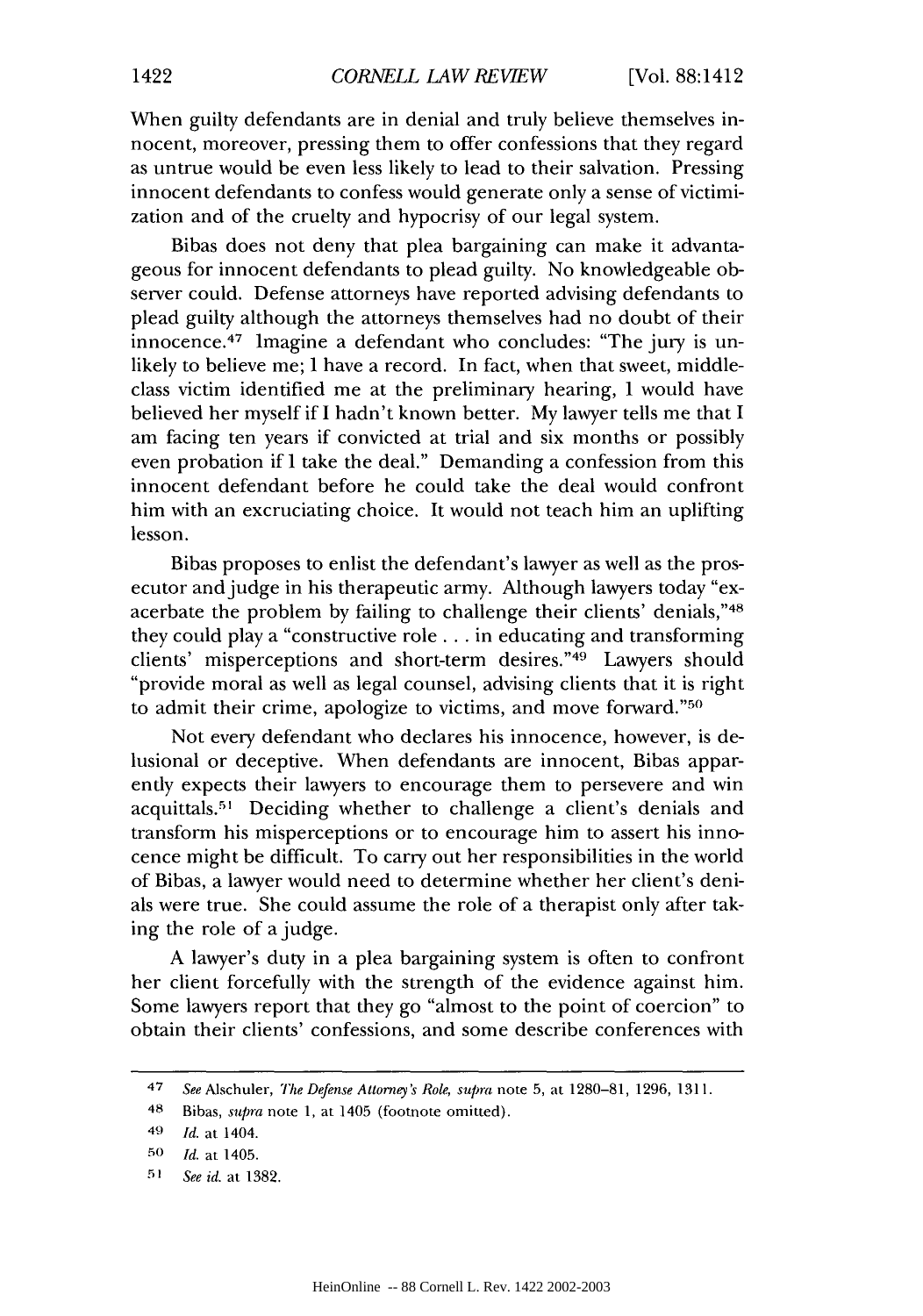clients that have the flavor of backroom stationhouse interrogations.<sup>52</sup> These lawyers regard themselves, not as saving their clients' souls, but as encouraging them to make sound tactical decisions. They may be influenced by the fact that a guilty plea can save the lawyers themselves days of work. From a defense attorney's perspective, a guilty plea can be a quick buck.

Contrary to Bibas's suggestion, many defense attorneys do not "exacerbate the problem by failing to challenge their clients' denials" enough.<sup>53</sup> They commonly exert pressure that strains the attorneyclient relationship and jeopardizes their clients' trust. The pressure for confession exerted by defense attorneys only increases when courts refuse to allow *Alford* pleas.

Like Bibas, I have criticized lawyers who "assume that clients wish only to advance their personal, selfish interests,"<sup>54</sup> and I have opposed the claim that "' [w] hat a defense attorney "may" do, he *must* do, if it is necessary to defend his client."'55 When a client is receptive, his lawyer should encourage him to consider the moral implications of his choices. 56 In the end, however, the lawyer should not judge a client who insists that he is innocent, and she should not presume that this client requires treatment. Within the bounds of honesty, lawfulness, and decency to others, the lawyer's duty is to be on her client's side.

#### **CONCLUSION**

Plea bargaining, although a dreadful practice, is thoroughly entrenched, and any reform that would make this practice better (or less awful) is to be cheered.<sup>57</sup> Bibas, however, would make the practice more awful by increasing the pressure on defendants to confess and by forcing them to risk added punishment when they do not.

As I have emphasized, plea bargaining makes it advantageous for innocent defendants to plead guilty. It systematically confronts them

**56** The caveat is important. A lawyer need not offer moral counsel when her client is uninterested and clearly has retained the lawyer only for the purpose of minimizing the adverse consequences of the client's encounter with the law. Lawyers err, however, when they assume that every client fits this description and when they discourage moral actions simply because these actions may be costly to the client.

**57 1** do not see minor reform as the enemy of major reform and have offered suggestions to improve the bargaining process. See Albert W. Alschuler, *The Trial Judge's Role in Plea Bargaining, Part I,* 76 COLUM. L. REV. 1059, 1122-49 (1976).

**<sup>52</sup>** *See* Alschuler, *The Defense Attorney's Role, supra* note 5, at 1287-88.

**<sup>53</sup>** *Bibas, supra* note 1, at 1405.

<sup>54</sup> Albert W. Alschuler, *The Search for Truth Continued, The Privilege Retained: A Response to Judge Frankel,* 54 U. CoLo. L. REv. 67, 74 n.37 (1982).

**<sup>55</sup>** Albert W. Alschuler, *How to Win the Trial of the Centuy: The Ethics of Lord Brougham and the O.J. Simpson Defense Team,* 29 **MCGEORGE** L. REV. 291, 293 (1998) (quoting without approval **ALAN** M. DERSHOWITZ, REASONABLE DOUBTS: **THE** O.J. **SIMPSON CASE AND THE** CRIM-**INALJUSTICE** SYSTEM 145 (1996)).